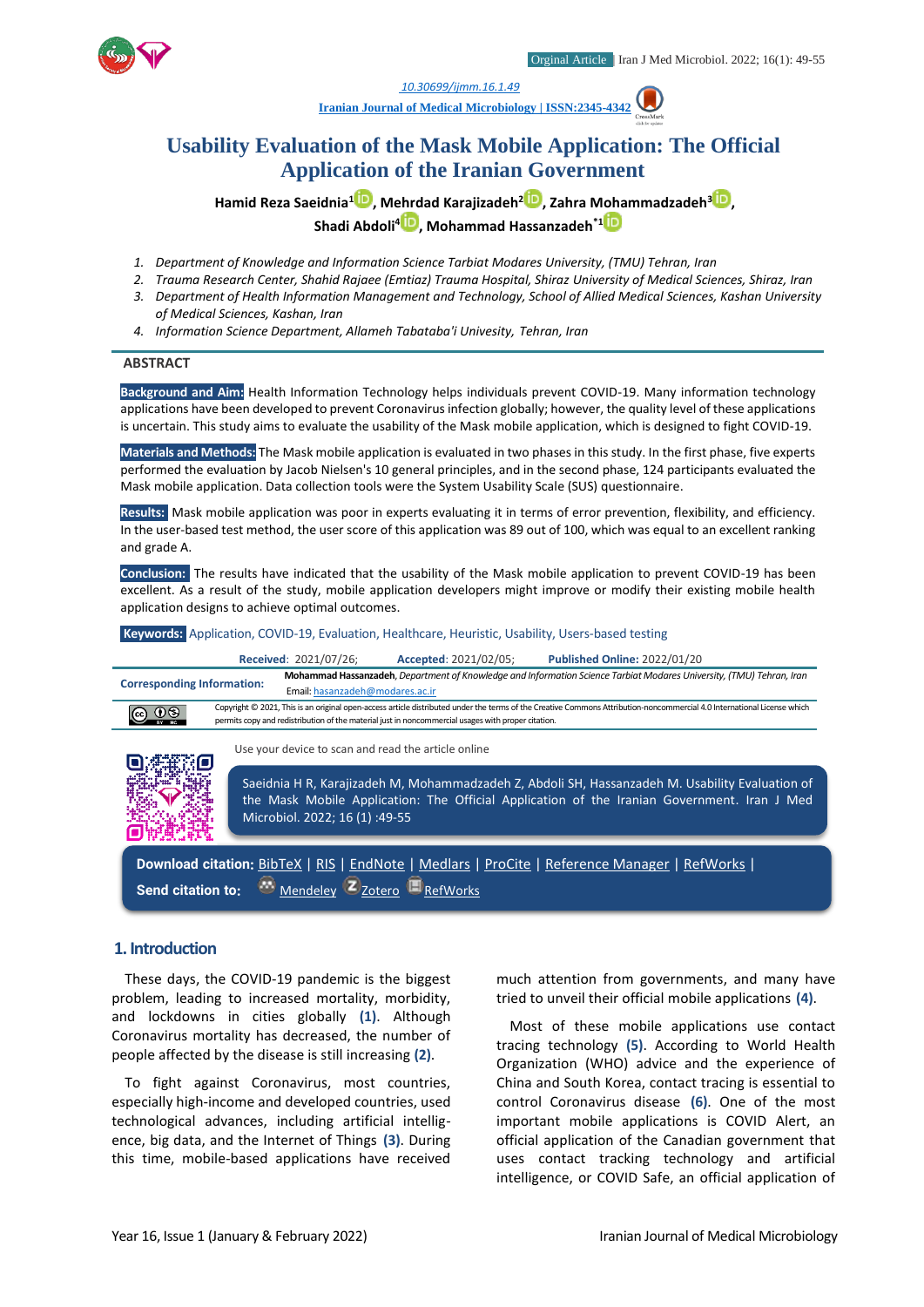the Australian government that uses technologies like COVID Alert **(7, 8)**.

The Iranian government, like other countries, designed and developed a mobile-based application called Mask. This mobile application uses contact

tracking technology and supports public access to evidence-based information about COVID-19 **(9)**. The Mask mobile application was developed by a volunteer team of professors and graduates from Sharif University of Technology, Shahid Beheshti University, and Amirkabir University of Technology **(9, 10)**.



Figure 1. Mask app pages-Android version (2.1.1).

According to application developers' claims, the Mask can show a map indicating individuals afflicted with COVID-19. It is also possible to assess the possibility of contact with Coronavirus by regularly answering this application's questions **(10)**.

During the COVID-19 pandemic, mobile-based applications can be valuable if they can be used by almost anyone in the community **(11)**. Consequently, for widespread download, the user interface and user experience of these mobile applications must be developed to satisfy all users **(11, 12)**. This issue about everyone benefiting from software (e.g., mobile applications) is so fundamental that it is emphasized as a human right and social justice **(13)**. Therefore, usability evaluation of mobile applications is one of the ways that can determine whether developers and designers in the design of user experience mobile applications have observed social justice or not? **(14, 15)**.

Numerous studies have evaluated mobile applications developed during the Coronavirus era. Saeidnia *et al.* (2021) evaluated the HealthBuddy mobile application. They used the heuristic evaluation method, the system usability scale (SUS) tool, and Jacob Nielsen's 10 general principles **(12)** to evaluate this application. Scherr *et al.* (2021) assessed the MyCOVIDKey mobile application. This research was conducted in three phases: pilot study design, ParaData collection, and post-pilot survey **(16)**. In their study, Bente et al. (2021) evaluated the Dutch application CoronaMelder. They assessed the application using scenario-based, think-aloud usability tests and additional interviews **(17)**.

Accordingly, in this study, we seek to answer whether the user experience of the Mask application is designed as standard or not? And consequently, this study aimed to evaluate the Mask application using heuristic and user-based testing methods.

## **2. Materials and Methods**

This cross-sectional study was conducted in two phases in 2020. The first phase evaluated the Mask mobile application's interactive design by considering five experts' opinions and Nelson Jacob's 10 principles tools, while the second phase evaluated usability with 124 users' participation. Furthermore, data analysis in both phases was performed using Microsoft Excel software.

#### **Phases 1: Heuristic Method**

We used Jacob Nielsen's 10 general principles for evaluating the interactive design in this phase. During the evaluation process by the heuristic method, the application was introduced to five experts (3 IT experts and 2 health information experts) who had master's degrees and Ph.D. in health informatics and health information management with experience in mobile application UX evaluation. To begin with, we required the experts to install the Mask mobile application, Android version (2.1.1) and allocated one hour to check it out. Then experts requested to grade Jacob Nielsen's 10 general principles on Nielsen's severity ranking scale, based on the 5-points **(18)**. Nielsen's 5-point severity ranking is as follows: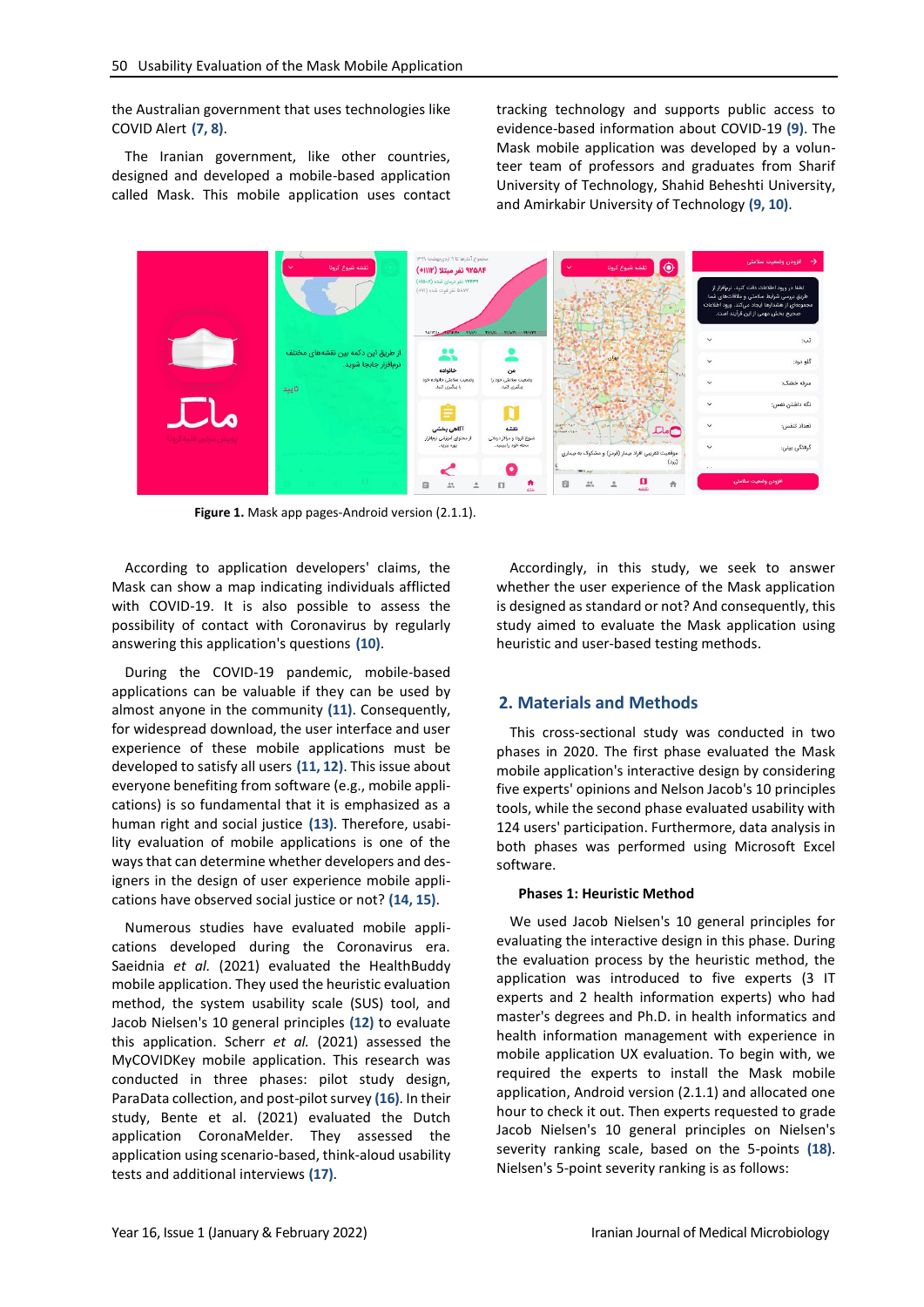- 0 = I do not agree that this is a usability issue.
- $1 =$  Not to be fixed unless extra time is available for the project.
- $2$  = This should be fixed at the lowest priority.
- $\bullet$  3 = Must be fixed, so it should be given high priority.
- $4$  = This must be fixed before the product can be released.

### **Phases 2: Users-based Testing**

We enrolled Mask mobile application users for our study through purposive sampling in this phase. Consequently, we could recruit at least 100 people (users) for users-based testing **(19, 20)**. These users were selected by sending a call for cooperation to different social networking groups and pages. The inclusion criteria involved personal volunteering between 18 and 50 and using the Mask mobile application for more than three months. Finally, in total number, 124 users enrolled. To obtain an overall impression of subjective evaluations of the Mask mobile application, we required users to answer the SUS (system usability scale) questionnaire. In short, it could be that SUS was considered a quantitative example of a qualitative user experience **(21)**. This questionnaire includes 10 questions rated by the 5- Likert scale (1 = strongly disagree, 5 = strongly agree). Eventually, using SUS proprietary formula **(21)**, the application's usability is determined in the form of grade and adjective rating [\(Table 1\)](#page-2-0).

In quarantine conditions, we introduced the research team and project aims in the online workshop, and their commitment to the project was explained. In the online workshop, we requested users to answer the SUS questionnaire designed by Google Form.

<span id="page-2-0"></span>

| Table 1. Interpreting System Usability Scale (SUS) Score (21) |  |  |
|---------------------------------------------------------------|--|--|
|---------------------------------------------------------------|--|--|

| <b>SUS Score</b> | Grade | <b>Adjective Rating</b> |
|------------------|-------|-------------------------|
| > 80.3           | A     | Excellent               |
| $68 - 80.3$      | B     | Good                    |
| 68               | C     | Okay                    |
| $51 - 68$        | D     | Poor                    |
| < 51             |       | Awful                   |

## **3. Results**

#### **Usability Evaluation using Heuristic Method**

According to the results of a heuristic evaluation of the Mask mobile application, two principles: error prevention and flexibility and efficiency criteria, have earned points 2 to 3. It means that the Mask mobile application has been weak in these two aspects[. Table](#page-2-1)  [2](#page-2-1) represents the results where ΣA refers to the total number of point scale for each item Jacob Nielsen's 10 general principles. ΣB is the same as ΣA; however, it was classified by eliminating duplicate point scale, which finally, total ΣA 62 and ΣB 32 ([Table 2\)](#page-2-1).

Usability Evaluation using Users-based Testing

In the user-based test, 124 users, including 49 women and 75 men with a mean age of 37 years, participated [\(Table 3\)](#page-3-0).

<span id="page-2-1"></span>**Table 2.** Distribution of Frequency and Severity Scores by 10 Usability Heuristics

| <b>Heuristic Principle</b>              | $\Sigma A^1$   | $\Sigma B^2$ | 1 <sup>3</sup> | $\overline{2}$ | 3              | 4              | 5              |
|-----------------------------------------|----------------|--------------|----------------|----------------|----------------|----------------|----------------|
| Visibility of system status             | 4              | 3            | 0              | $\mathbf{1}$   | 2              | $\mathbf{1}$   | 0              |
| Match between system and the real world | $\overline{2}$ | 2            | $\mathbf{0}$   | $\mathbf{0}$   | $\mathbf{0}$   | $\mathbf 0$    | $\overline{2}$ |
| User control and freedom                | 4              | 3            | $\mathbf{1}$   | $\mathbf{1}$   | 0              | $\overline{2}$ | 0              |
| <b>Consistency and standards</b>        | $\overline{2}$ | $\mathbf{1}$ | $\mathbf{0}$   | $\mathbf{1}$   | $\mathbf{0}$   | $\mathbf{0}$   | $\mathbf{1}$   |
| <b>Error prevention</b>                 | 12             | 5            | $\overline{2}$ | 2              | $\overline{2}$ | 3              | 3              |
| Recognition rather than recall          | 3              | $\mathbf{1}$ | $\Omega$       | $\Omega$       | $\mathbf{1}$   | $\mathbf{1}$   | $\mathbf{1}$   |
| Flexibility and efficiency of use       | 12             | 5            | 2              | 2              | $\mathbf{3}$   | $\overline{2}$ | 3              |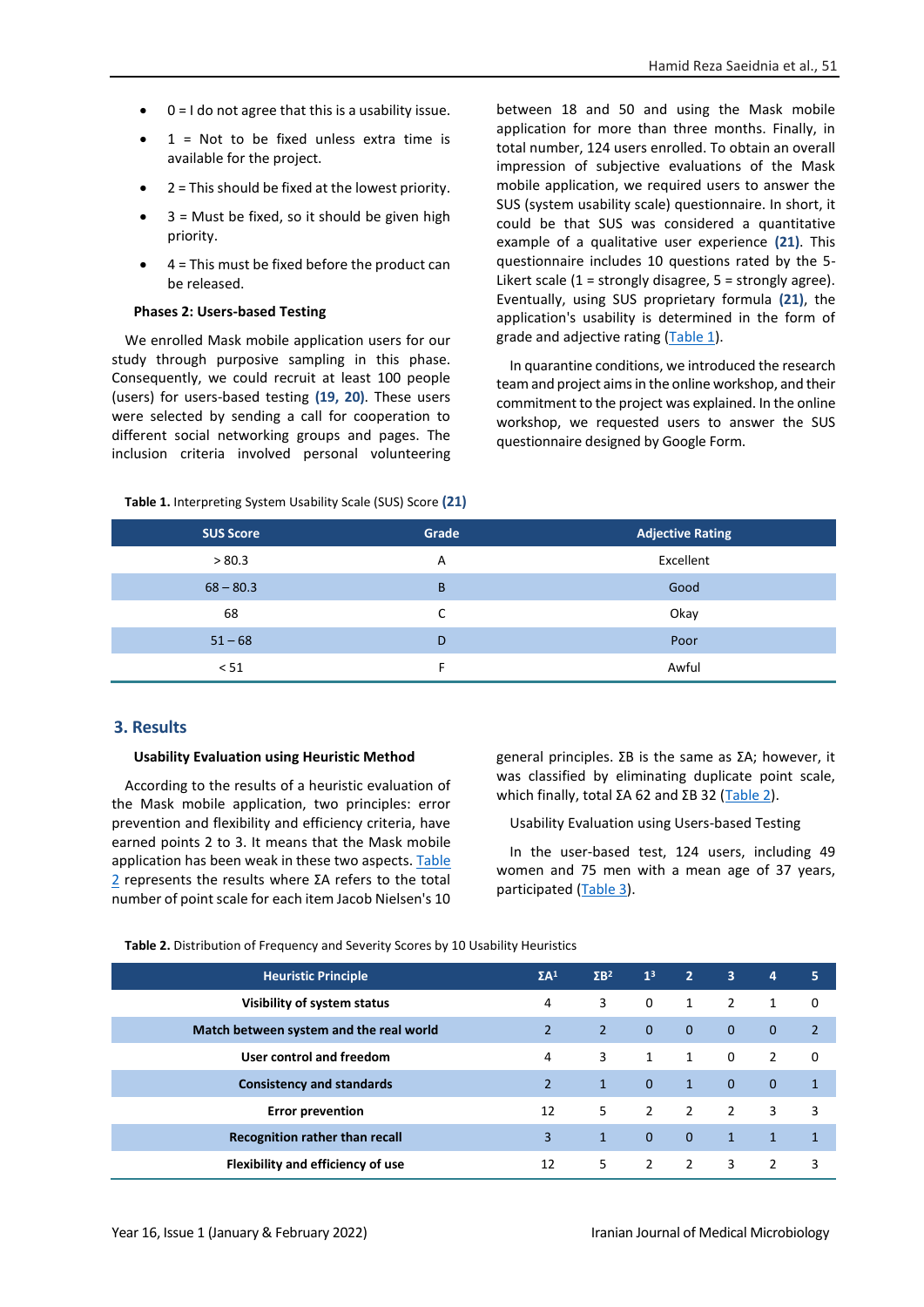| <b>Heuristic Principle</b>                    | $\Sigma A^1$ | $\sqrt{3}R^2$ | 1 <sup>3</sup>                           | $\sim$ 2                                 | $\overline{\phantom{a}}$ 3 | $\overline{4}$ | 5                          |
|-----------------------------------------------|--------------|---------------|------------------------------------------|------------------------------------------|----------------------------|----------------|----------------------------|
| <b>Aesthetic and minimalist design</b>        |              | 6             | $\blacktriangle$ 1 $\blacktriangleright$ | $\begin{array}{ccc} & 0 & 1 \end{array}$ |                            | -2             |                            |
| Error identification, diagnosis, and recovery | 3            |               |                                          | 1 0 1 0                                  |                            |                |                            |
| <b>Help and documentation</b>                 | 13           |               |                                          | $5 \qquad 2 \qquad 2 \qquad 3$           |                            | 3              | $\overline{\phantom{a}}$ 3 |
| Total                                         | 62           | 32            | 8                                        | 10                                       | 12                         | 15             |                            |

<span id="page-3-0"></span>1-A=Number of point scale; 2-B=Number of kinds of point scale (Number of point scale with the removal of duplicates) ;3- Each expert's number

### **Table 3.** Demographic characteristics of the participants

| <b>Characteristic</b>                                | Value       |
|------------------------------------------------------|-------------|
| Age (years), n (%)                                   |             |
| 18-28                                                | 45 (36.30%) |
| 29-38                                                | 42 (33.87%) |
| $39 - 50$                                            | 37 (29.83%) |
| Gender, n (%)                                        |             |
| <b>Male</b>                                          | 49 (39.51%) |
| Female                                               | 75 (60.48%) |
| Duration of benefit from the Mask app (month), n (%) |             |
| $3 - 5$                                              | 42 (33.87%) |
| $6 - 11$                                             | 36 (29.03%) |
| $11 - up to$                                         | 46 (37.09%) |

According to the findings, the overall usability score of the Mask mobile application for fighting COVID-19 was 89 out of 100 in the evaluation by users. This score is higher than 83 (> 80.3), so based on the SUS formula, such usability of the Mask mobile application can be described: Average SUS score = 89 = Excellent  $=$  Grade  $\Delta$ 

## **4.Discussion**

Our study aim was on usability evaluation of the Mask mobile application that an official application of the Iranian government for fighting against Coronavirus.

In the phase heuristic, the error prevention item was a major usability problem. User errors are generally categorized into error slips and mistakes **(22)**. Slips are common errors if users do not pay full attention to something or have poor memory lapses **(22)**. Mistakes occur when the user creates a mental model of the user interface and creates a goal that is not appropriate for the situation **(12)**. To fix these problems in the error slip to the matter of lessening loads on users and guiding users when accuracy is required **(22)** and for errors, Mistakes planning in light of the user's experience and assisting the user with building a decent mental model of your interface (**22, 23)**. This heuristic method permits user customization, not prescriptive about center obligation steps, and unobtrusive accelerators **(24)**. The application should have shortcuts that speed up users. The nonappearance of this component demonstrates a breach of the flexibility and efficiency of use. Although these shortcuts are often identified and used by proficient users **(24, 25)**, their absence in the system is known as a usability problem; problems related to this index also existed in many parts of the system. In addition, when providing error messages, there were not enough details to inform users of the type of error and how to fix it. This application lacks the flexibility of being able to customize specific parts of it (e.g., theme, font), which is also a problem when it comes to flexibility. It was necessary to zoom in on some parts information, which the app did not provide. This application received high scores for accessibility of system status, the connection between application and reality, consistency and standards, evidencebased content.

In the users-based testing phase, the overall usability score of the Mask mobile application for fighting COVID-19 was calculated by users. The average SUS score was 89 out of 100, which can be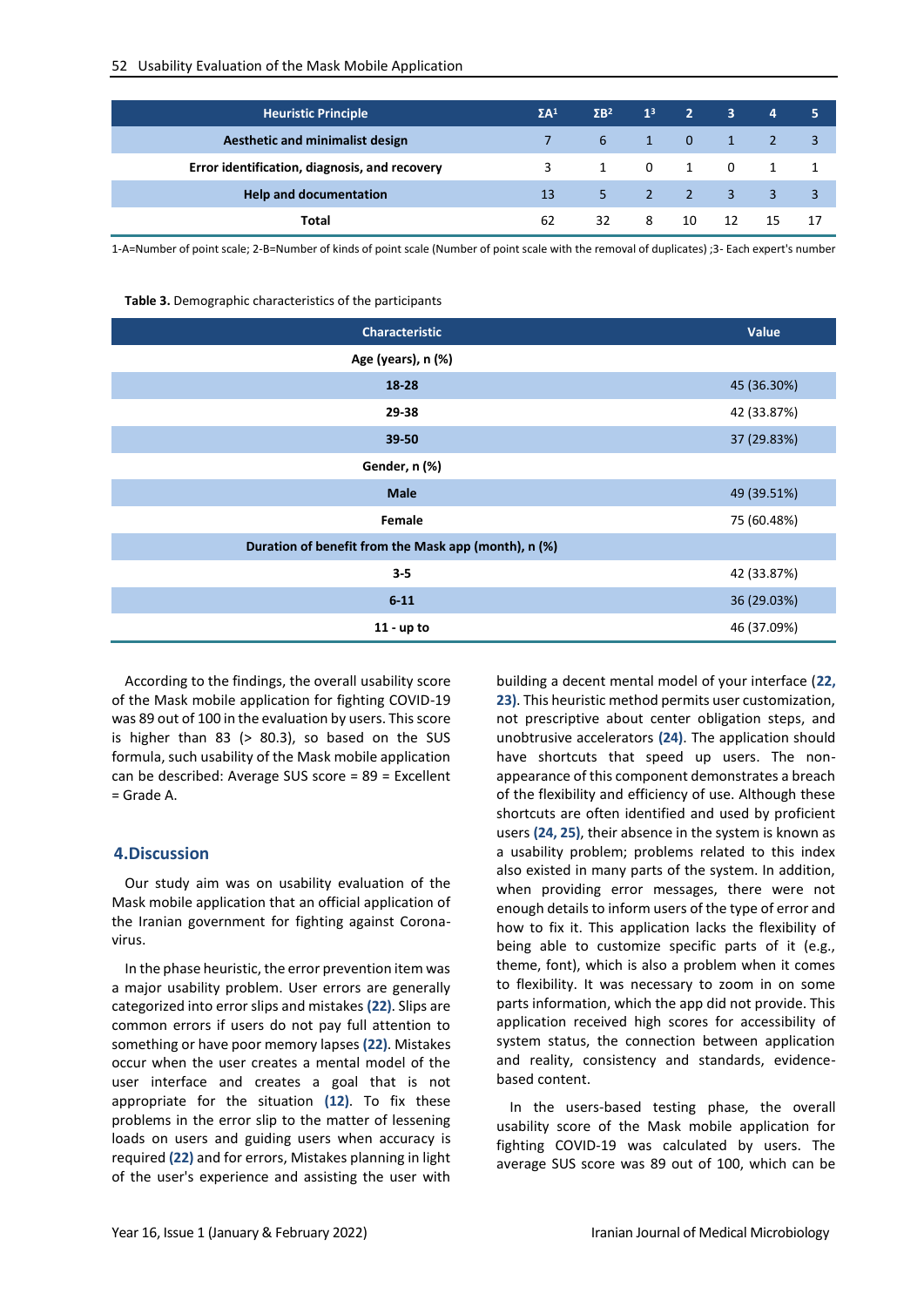considered 89, equal to an excellent level (> 80.3) and grade A.

In a similar study, Saeidnia *et al.* (2021) evaluated the HealthBuddy mobile application by using the heuristic evaluation method using Jacob Nielsen's 10 general principles and the system usability scale (SUS). The evaluation result was that the HealthBuddy mobile application failed to meet two principles: error prevention, flexibility, and efficiency. The average SUS score of the HealthBuddy mobile application was 77.5 out of 100, a rating that can be interpreted as a B **(12)**. In another similar study, Scherr *et al.* (2021) research has been conducted to evaluate mobile-based applications to fight and prevent COVID-19. This research was conducted in three phases of pilot study design, Para data collection, and post-pilot survey and intended to evaluate a MyCOVIDKey application. The tools used in the Scherr *et al.* research was a questionnaire consisting of 59 questions and a system usability scale (SUS). Finally, Scherr *et al.* concluded that a MyCOVIDKey application is a valuable tool for call tracking when fighting COVID-19 **(16)**. We also conducted the present study in two phases with two same tools (SUS and Jakob Nielsen's 10 general principles). This study also used expert and user evaluations.

In their research, Kondylakis *et al.* reviewed COVID-19 mobile applications. They concluded that provided mobile applications were a safe and confident method of receiving healthcare, obtaining credible information, and monitoring activity and symptoms **(26)**. The Mask mobile application contained features that enabled the user to access educational materials, track activities, and self-assess their health. Based on our findings, the application was considered an acceptable tool for receiving health care services. Therefore, using the Mask application can make it possible to access health care services and educational resources, which is a unique feature when it comes to effective m-Health applications **(27-30)**.

The study had limitations, such as the quarantine conditions, which made it difficult to have a wide community of users, and it was also very challenging to organize the community. However, all users were active, and we spent more time and energy trying to alleviate these limitations. It is suggested to use the findings of this study in future updates of the Mask mobile application. Also, it is recommended to

## **References**

1. Paterlini M. On the front lines of coronavirus: the Italian response to covid-19. Bmj. 2020;368. [\[DOI:10.1136/bmj.m1065\]](https://doi.org/10.1136/bmj.m1065) [\[PMID\]](https://www.ncbi.nlm.nih.gov/pubmed/32179517)

perform future investigations into the effectiveness of these applications in fighting COVID-19.

Hamid Reza Saeidnia et al., 53

## **5. Conclusion**

In the context of the Coronavirus pandemic, mobile health application developers, in this case, can use the heuristic method to evaluate their applications within a few hours and with minimal resources. But the use of the user-based testing method gives a wider view of the applicability of the application. In this study, we used a mix-method, the heuristic, and the questionnaire's user-based testing method. While the heuristic evaluation in this study was conducted after the application had been implemented, it is also beneficial to consider usability heuristics during these applications' design, selection, and implementation process. However, early heuristic evaluations of application prototypes are beneficial for identifying usability issues and improving them. Usability and user interface properties are differentiation factors key for mobile health applications. Mobile health applications can significantly impact finding information, self-care, self-assessment, and prevention about the coronavirus (COVID-19) pandemic. Still, important challenges such as usability, quality of user interface, and the efficacy of applications must be addressed, requiring a global collaborative effort.

## **Acknowledgment**

The authors would like to thank all professors and Tarbiat Modares University staff, all who developed the Mask mobile application, and participants of this study

## **Ethical Approval**

The study was conducted, obtaining the approval of the Ethics Committee of Tarbiat Modares University, Tehran, Iran (IR.MODARES.REC.1399.142).

## **Funding**

No specific organization contributed to the funding of this research.

# **Conflict of Interest**

The authors declared no conflicts of interest.

2. World Health Organization. WHO Coronavirus (COVID-19) Dashboard: WHO; 2021 [Available from: [https://covid19.who.int/\]](https://covid19.who.int/).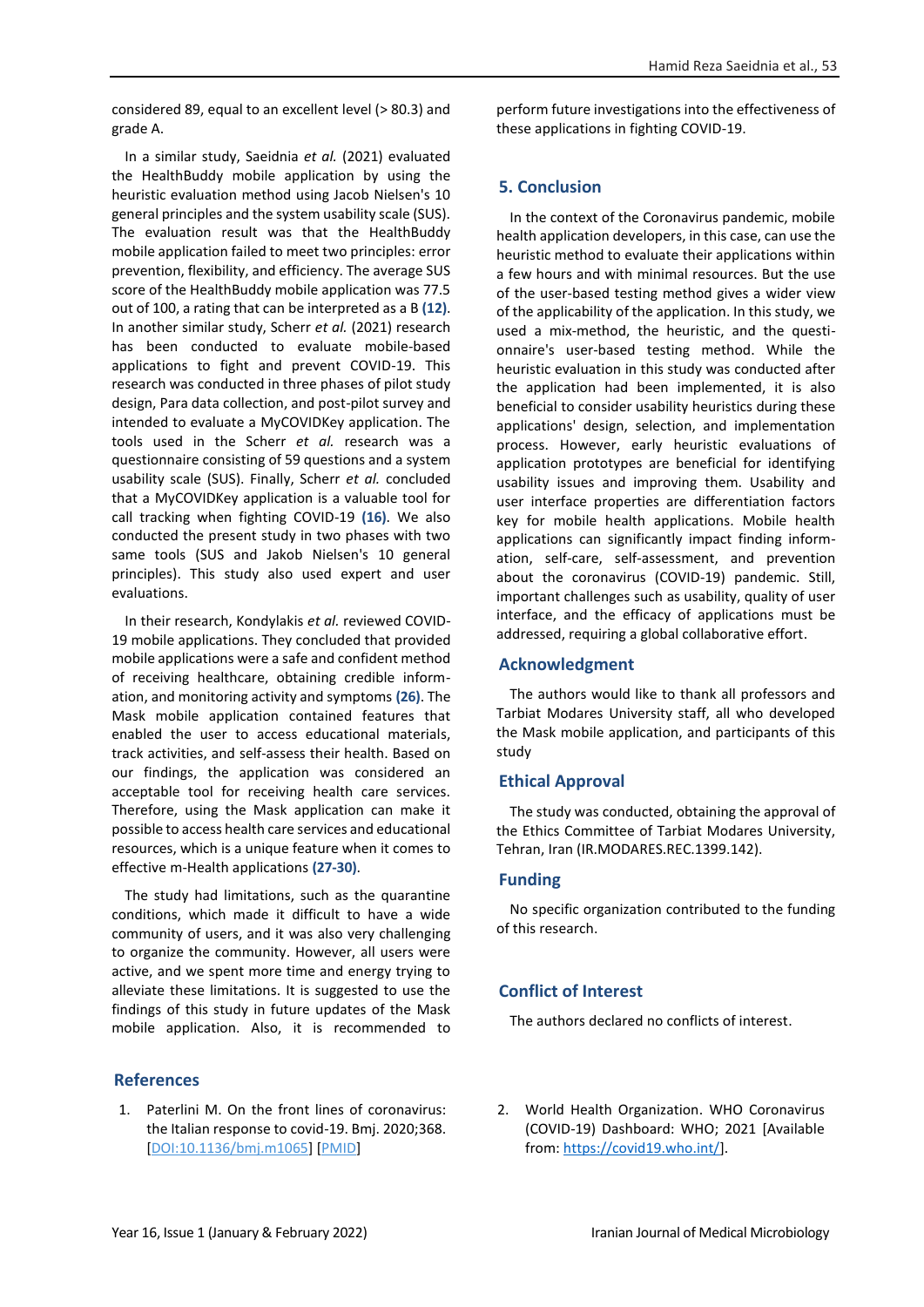- 3. Ting DSW, Carin L, Dzau V, Wong TY. Digital technology and COVID-19. Nature medicine. 2020;26(4):459-61. [\[DOI:10.1038/s41591-020-](https://doi.org/10.1038/s41591-020-0824-5) [0824-5\]](https://doi.org/10.1038/s41591-020-0824-5) [\[PMID\]](https://www.ncbi.nlm.nih.gov/pubmed/32284618) [\[PMCID\]](http://www.ncbi.nlm.nih.gov/pmc/articles/PMC7100489)
- 4. Abbas R, Michael K. COVID-19 contact trace app deployments: learnings from Australia and Singapore. IEEE Consum Electron Mag. 2020;9 (5):65-70. [\[DOI:10.1109/MCE.2020.3002490\]](https://doi.org/10.1109/MCE.2020.3002490)
- 5. Islam MN, Islam I, Munim KM, Islam AN. A review on the mobile applications developed for COVID-19: an exploratory analysis. IEEE Access. 2020;8:145601-10. [\[PMID\]](https://www.ncbi.nlm.nih.gov/pubmed/34812346) [\[PMCID\]](http://www.ncbi.nlm.nih.gov/pmc/articles/PMC8545318) [\[DOI:10.1109/ACCESS.2020.3015102\]](https://doi.org/10.1109/ACCESS.2020.3015102)
- 6. Zens M, Brammertz A, Herpich J, Südkamp N, Hinterseer M. App-based tracking of selfreported COVID-19 symptoms: analysis of questionnaire data. J Med Internet Res. 2020; 22(9):e21956. [\[DOI:10.2196/21956\]](https://doi.org/10.2196/21956) [\[PMID\]](https://www.ncbi.nlm.nih.gov/pubmed/32791493) [\[PMCID\]](http://www.ncbi.nlm.nih.gov/pmc/articles/PMC7480999)
- 7. Gómez-Ramírez O, Medeiros P, Wainer R, Iyamu I. 13 Does the 'Canada COVID-19 alert'app stand up to critical scrutiny? A rapid qualitative assessment. British Medical Journal Publishing Group; 2021. [\[DOI:10.1136/bmjopen-2021-](https://doi.org/10.1136/bmjopen-2021-QHRN.13) [QHRN.13\]](https://doi.org/10.1136/bmjopen-2021-QHRN.13)
- 8. Abbas HSM, Xu X, Sun C. Role of COVID safe app and control measures in Australia in combating COVID-19 pandemic. Transform Gov: People Process Policy. 2021. [\[DOI:10.1108/TG-01-](https://doi.org/10.1108/TG-01-2021-0004) [2021-0004\]](https://doi.org/10.1108/TG-01-2021-0004)
- 9. Mask. Mask app iran2021 [cited 2021 March 10, 2021]. Available from[: https://mask.ir/.](https://mask.ir/)
- 10. J G. Regulating electronic means to fight the spread of COVID‐19: Libr Congr; 2020 [Available from: [https://www.loc.gov/law/help/coronavirus](https://www.loc.gov/law/help/coronavirus-apps/iran.php)[apps/iran.php.](https://www.loc.gov/law/help/coronavirus-apps/iran.php)]
- 11. Rizzo E. COVID-19 contact tracing apps: the 'elderly paradox'. Public Health. 2020;185:127. [\[DOI:10.1016/j.puhe.2020.06.045\]](https://doi.org/10.1016/j.puhe.2020.06.045) [\[PMID\]](https://www.ncbi.nlm.nih.gov/pubmed/32622218) [\[PMCID\]](http://www.ncbi.nlm.nih.gov/pmc/articles/PMC7321037)
- 12. Saeidnia HR, Mohammadzadeh Z, Hassanzadeh M. Evaluation of Mobile Phone Healthcare Applications During the Covid-19 Pandemic. Studies in Health Technology and Informatics. 2021;281:1100-1. [\[DOI:10.3233/SHTI210363\]](https://doi.org/10.3233/SHTI210363) [\[PMID\]](https://www.ncbi.nlm.nih.gov/pubmed/34042856)
- 13. Walls DM, editor User experience in social justice contexts. Proceedings of the 34th ACM International Conference on the Design of Communication; 2016. [\[DOI:10.1145/2987592.2987604\]](https://doi.org/10.1145/2987592.2987604)
- 14. Zahra F, Hussain A, Mohd H, editors. Usability evaluation of mobile applications; where do we stand? AIP Conference Proceedings; 2017: AIP Publishing LLC. [\[DOI:10.1063/1.5005389\]](https://doi.org/10.1063/1.5005389)
- 15. Schnall R, Cho H, Liu J. Health Information Technology Usability Evaluation Scale (Health-ITUES) for usability assessment of mobile health technology: validation study. JMIR mHealth and uHealth. 2018;6(1). [\[DOI:10.2196/mhealth.8851\]](https://doi.org/10.2196/mhealth.8851) [\[PMID\]](https://www.ncbi.nlm.nih.gov/pubmed/29305343) [\[PMCID\]](http://www.ncbi.nlm.nih.gov/pmc/articles/PMC5775483)
- 16. Scherr TF, DeSousa JM, Moore CP, Hardcastle A, Wright DW. App Use and Usability of a Barcode-Based Digital Platform to Augment COVID-19 Contact Tracing: Postpilot Survey and Paradata Analysis. JMIR Public Health and Surveillance. 2021;7(3):e25859. [\[DOI:10.2196/25859\]](https://doi.org/10.2196/25859) [\[PMID\]](https://www.ncbi.nlm.nih.gov/pubmed/33630745) [\[PMCID\]](http://www.ncbi.nlm.nih.gov/pmc/articles/PMC8006896)
- 17. Bente BE, Roderick van't JWJ, Schreijer MA, Berkemeier L, van Gend JE, Slijkhuis PJH, et al. The Dutch COVID-19 Contact Tracing App (the CoronaMelder): Usability Study. JMIR formative research. 2021;5(3):e27882. [\[DOI:10.2196/27882\]](https://doi.org/10.2196/27882) [\[PMID\]](https://www.ncbi.nlm.nih.gov/pubmed/33724198) [\[PMCID\]](http://www.ncbi.nlm.nih.gov/pmc/articles/PMC8006901)
- 18. Brown J, Nam Kim H, editors. Usability evaluation of Alzheimer's mHealth applications for caregivers. Proceedings of the Human Factors and Ergonomics Society Annual Meeting; 2018: SAGE Publications Sage CA: Los Angeles, CA. [\[DOI:10.1177/1541931218621115\]](https://doi.org/10.1177/1541931218621115)
- 19. Balasubramoniam V, Tungatkar N. Study of user experience (UX) and UX evaluation methods. Int J Adv Res Comput Sci Eng Inf technol. 2013;2(3):1214-9.
- 20. Barnum C. The state of UX research. J Usability Stud. 2019;15(1):1-7.
- 21. Lewis JR. The system usability scale: past, present, and future. Int J Hum Comput Stud. 2018;34(7):577-90. [\[DOI:10.1080/10447318.2018.1455307\]](https://doi.org/10.1080/10447318.2018.1455307)
- 22. Paterno F, Santoro C. Preventing user errors by systematic analysis of deviations from the system task model. Int J Hum Comput Stud. 2002;56(2):225-45. [\[DOI:10.1006/ijhc.2001.0523\]](https://doi.org/10.1006/ijhc.2001.0523)
- 23. Gregoriades A, Sutcliffe A, Shin JE. Assessing the reliability of socio-technical systems. Systems engineering. 2003;6(3):210-23. [\[DOI:10.1002/sys.10044\]](https://doi.org/10.1002/sys.10044)
- 24. Tiffany B, Blasi P, Catz SL, McClure JB. Mobile apps for oral health promotion: content review and heuristic usability analysis. JMIR mHealth